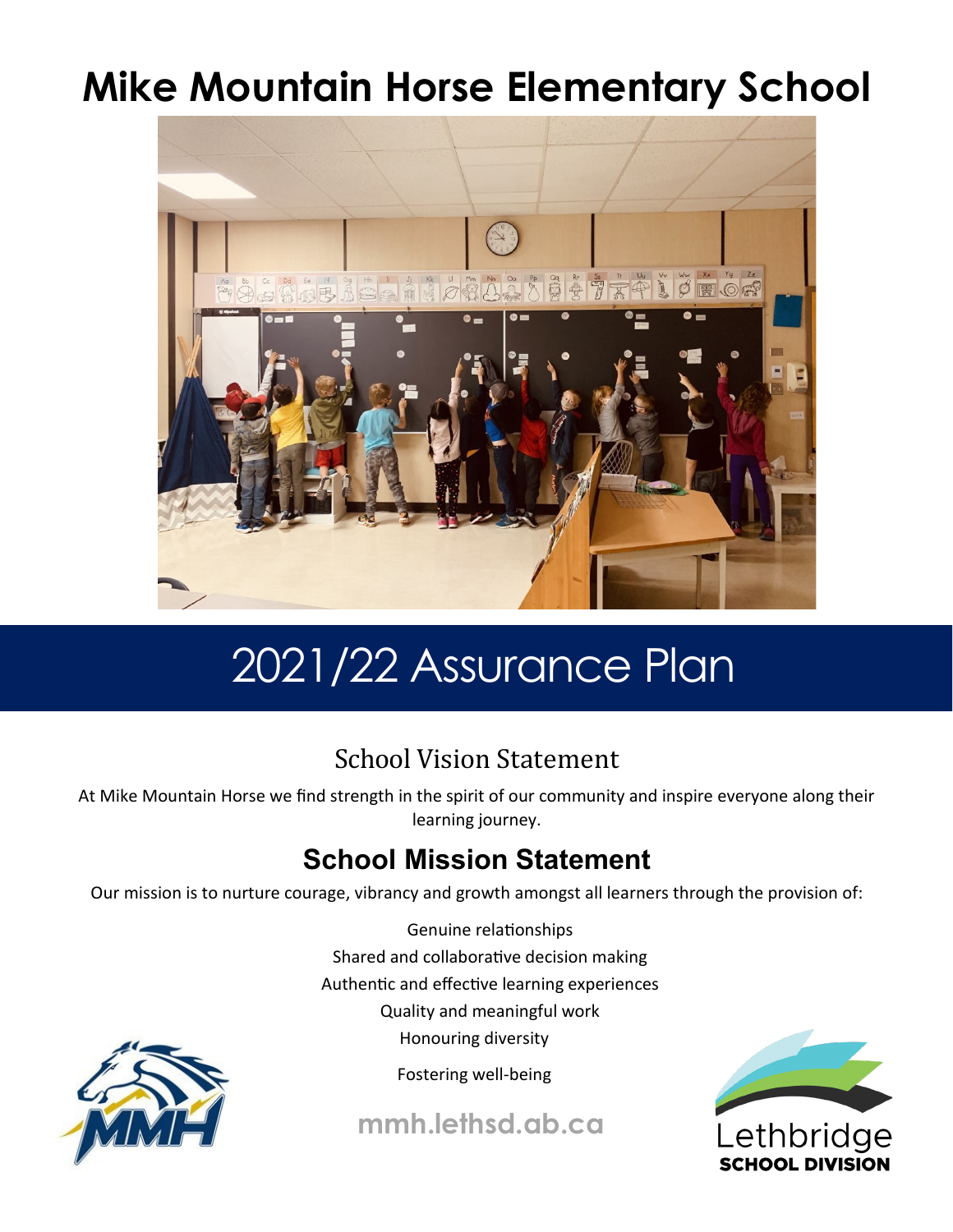# **ASSURANCE PLANNING**

**This is the first year that all planning and reporting in Lethbridge School Division follows the provincial assurance framework. It is a balanced approach to accountability with the goal of continual improvement and enhanced public assurance.** 

**Lethbridge School Division still has three priorities: Achievement, Inclusion, Innovation**

**The three priorities are identified in each of the provincial Assurance Domains.** 



#### **SCHOOL CONTEXT**

Welcome to Mike Mountain Horse Elementary school! Our school serves approximately 585 children from Early Education to Grade 5. Mike Mountain Horse Elementary School was built in 1987 and is named after Mike Mountain Horse, a former chief of the Blood Tribe. Our school serves a highly diverse population of students and has built an inclusive, welcoming, caring, respectful and safe learning environment where we strive to inspire passionate learners.

Our dedicated staff includes a teacher-counsellor, teachers, educational assistants, administrative assistant, administrative support, speech assistants, learning support teacher, caretakers, a learning commons facilitator and administrators.

Mike Mountain Horse Elementary School provides an environment where the academic potential of each child is promoted and celebrated, is a learning community which fosters adaptability and flexibility to cope with change, and is a place where all people are respected, recognized, and supported by others. Our school provides a safe environment where people are responsible for their own academic progress, personal, and social behaviour and shares the responsibility for education, involving home, school, and community through open communication and cooperation.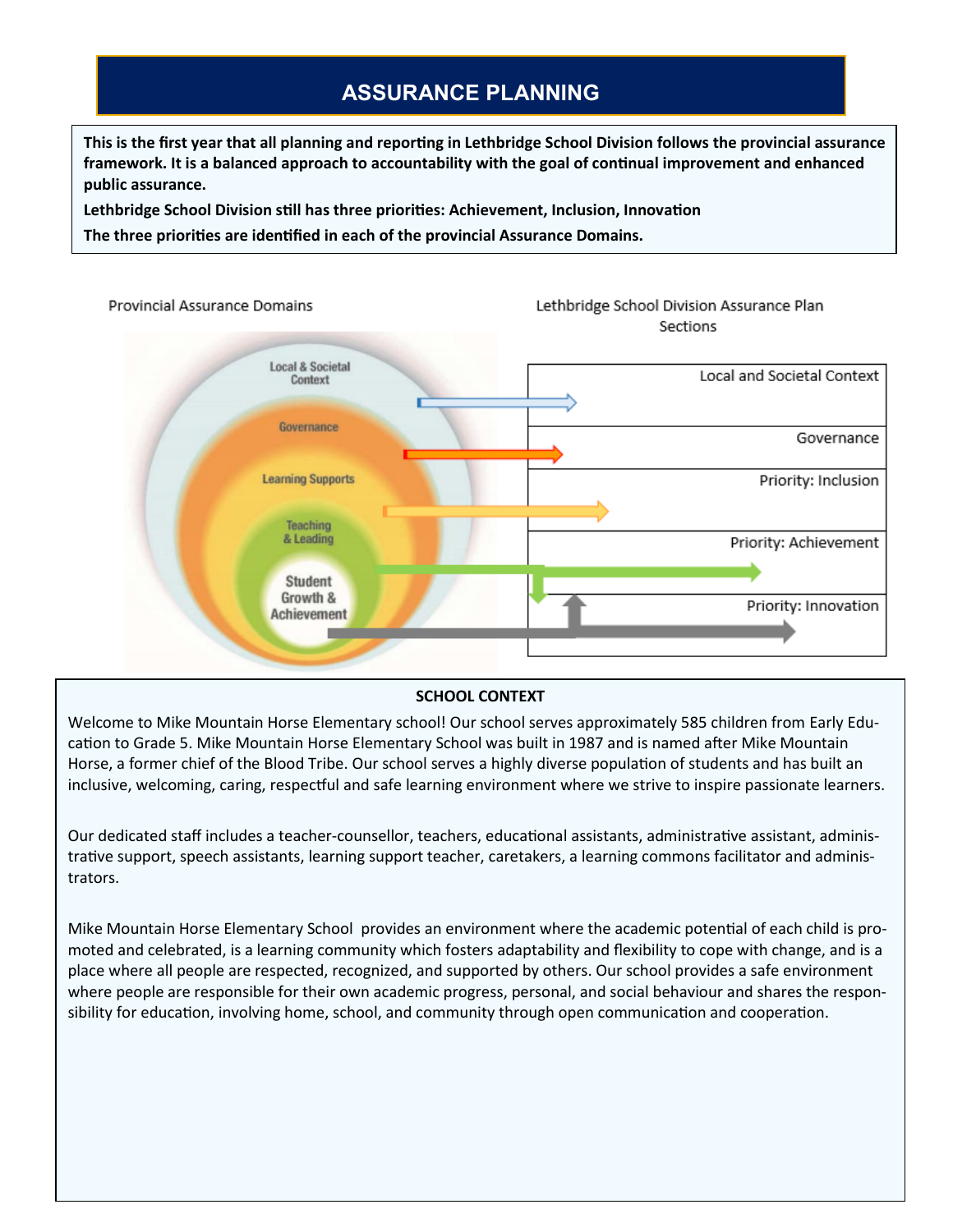#### **DIVISION PRIORITIES**

**PROVINCIALGOALS** - Alberta's students are successful. - First Nations, Métis and Inuit students in Alberta are successful.

#### **Achievement Innovation**

#### **Domain: Student Growth and Achievement**

#### **OUTCOMES:**

- 1. Students achieve prescribed provincial learning outcomes, demonstrating strengths in literacy and numeracy.
- 2. Student apply knowledge, understanding and skills in real life contexts and situations.
- 3. Students advance reconciliation by acquiring and applying foundational knowledge of Indigenous experiences. The school applies the resources needed to support Indigenous student achievement.
- 4. Students are active, healthy and well.
- 5. Students demonstrate understanding and respect for the uniqueness of all learners.
- 6. Students use ongoing assessment feedback to reflect continuously on their progress and set new learning goals.

# Performance Measures

Students achieve student learning outcomes and demonstrate proficiency in literacy and numeracy (local and provincial assessment) Accountability pillar outcomes relative to achievement of all students and growth in Indigenous outcomes

Provincial Assurance Survey measure of citizenship

Provincial Assurance Survey measure of engagement

| Goal                                                                                                                                                                                                                                                                  | <b>Study/Resources</b>                                                                                                                                           | <b>Strategies</b>                                                                                                                                                                                                                                                                                                     | <b>Measures</b>                                                                                                                                                                                                                                                                                                                                                             |
|-----------------------------------------------------------------------------------------------------------------------------------------------------------------------------------------------------------------------------------------------------------------------|------------------------------------------------------------------------------------------------------------------------------------------------------------------|-----------------------------------------------------------------------------------------------------------------------------------------------------------------------------------------------------------------------------------------------------------------------------------------------------------------------|-----------------------------------------------------------------------------------------------------------------------------------------------------------------------------------------------------------------------------------------------------------------------------------------------------------------------------------------------------------------------------|
| Teachers will Implement prac-<br>tices that support students<br>developing divergent mathe-<br>matical thinking and a deep<br>understanding of number<br>sense.                                                                                                       | <b>Building Thinking Class-</b><br>rooms in Mathematics-<br>Peter Liljedahl<br><b>Graham Fletcher "Building</b><br>$\bullet$<br>Fact Fluency" kits (K-3)         | MIPI assessment and analy-<br>$\bullet$<br>sis of results-Sept./Oct.<br><b>Rich Tasks</b><br>$\bullet$<br><b>Number Talks</b><br>$\bullet$<br>Vertical non-permanent<br>surfaces<br>Visibly random groups                                                                                                             | MIPI results-post as-<br>$\bullet$<br>sessment (following<br>year)<br>Math Inventory results<br>$\bullet$<br>Observation and docu-<br>mentation of student<br>thinking and talk<br>Observation and docu-<br>mentation of transfer of<br>mathematical thinking                                                                                                               |
| Continue refining use of best<br>practices in literacy instruc-<br>tion which include: Fountas &<br>Pinnell Benchmarking, read-<br>er's and writer's workshop,<br>word work, guided reading to<br>show measurable improve-<br>ment in student reading and<br>writing. | Bev Smith-Literacy lead<br>$\bullet$<br>teacher<br>Calkins workshops<br>Calkins word work re-<br>sources (new gr. 1&2)<br>Continuum of Literacy De-<br>velopment | <b>Fountas and Pinnell Assess-</b><br>$\bullet$<br>ments & continuum of lit-<br>eracy development for next<br>steps<br>Calkins word work resource<br>$\bullet$<br>purchases-gr. 2<br>Teacher mentorship-<br>$\bullet$<br>workshop observation<br>Gradual release of respon-<br>sibility to model skills over<br>time. | Growth in Fountas and<br>$\bullet$<br><b>Pinnell benchmarks</b><br>Observation and docu-<br>$\bullet$<br>mentation of differenti-<br>ated instruction based<br>on continuum of literacy<br>development<br>Quality workshops oc-<br>curring within class-<br>rooms<br>Lethbridge School divi-<br>$\bullet$<br>sion Writing Continuum<br>for formatively assessing<br>writing |
|                                                                                                                                                                                                                                                                       |                                                                                                                                                                  |                                                                                                                                                                                                                                                                                                                       |                                                                                                                                                                                                                                                                                                                                                                             |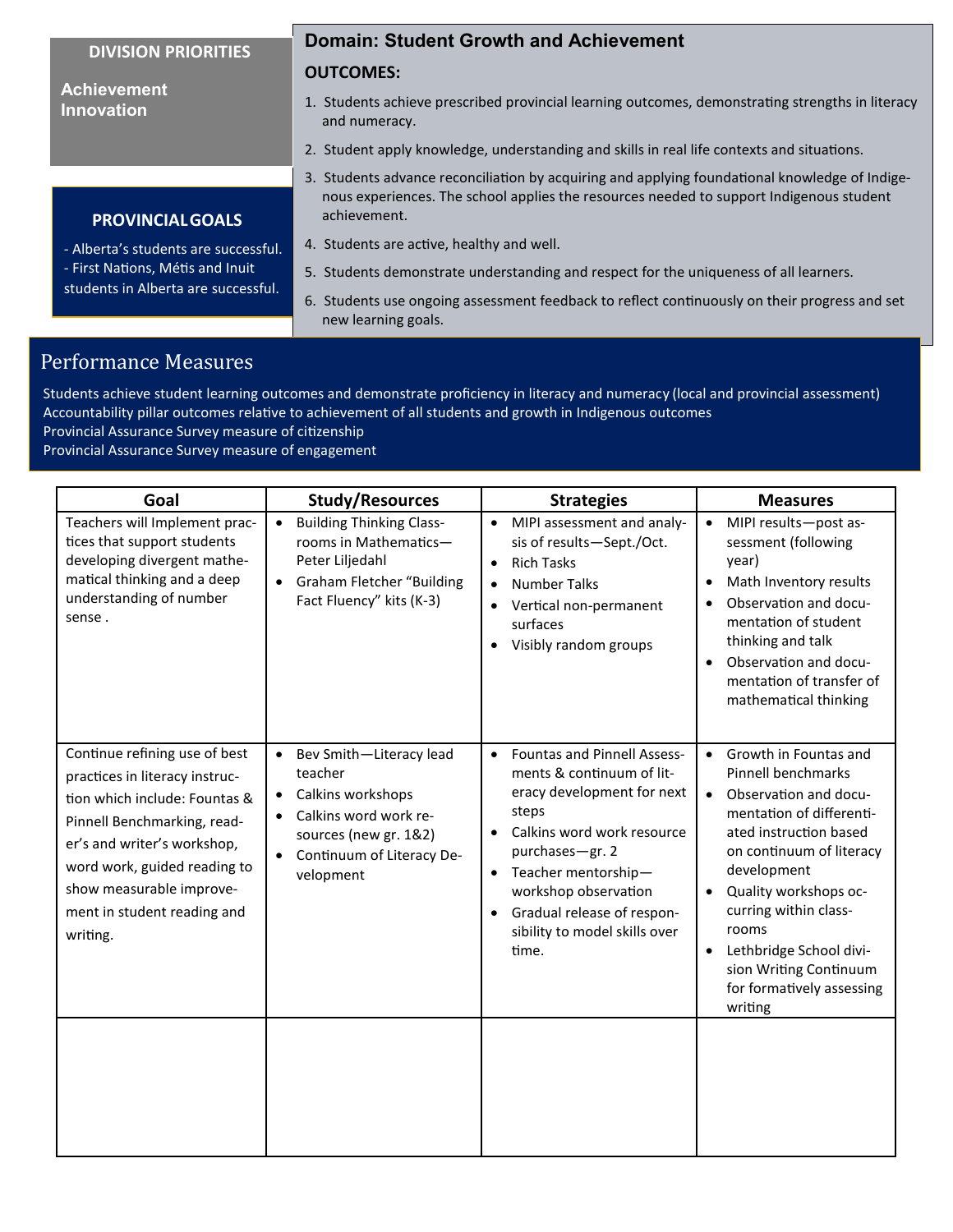#### **DIVISION PRIORITIES**

#### **Inclusion**

#### **Domain: Learning Supports**

#### OUTCOMES:

- 1. Learning environments are welcoming, caring, respectful and safe.
- 2. Learning environments are adapted to meet learner needs.
- 3. There is a shared understanding of an inclusive school.
- 4. Students and families work in collaboration with the school to support learning.
- 5. Schools access services when possible to enhance conditions required for optimal learning.

students in Alberta are successful.

**PROVINCIALGOALS**

### Performance Measures

Provincial Assurance Survey measure of safe and caring schools.

Provincial survey measure of student inclusion.

Provincial survey measure of access to supports an services

| Goal                                                                                                                                                                 | <b>Study/Resources</b><br>$\bullet$                                                                                                                                                                                                               | <b>Strategies</b>                                                                                                                                                                                                                                  | <b>Measures</b>                                                                                                                                                                                                             |
|----------------------------------------------------------------------------------------------------------------------------------------------------------------------|---------------------------------------------------------------------------------------------------------------------------------------------------------------------------------------------------------------------------------------------------|----------------------------------------------------------------------------------------------------------------------------------------------------------------------------------------------------------------------------------------------------|-----------------------------------------------------------------------------------------------------------------------------------------------------------------------------------------------------------------------------|
| Implement Universal De-<br>sign for Learning strate-<br>gies into daily practice and<br>planning which includes:<br>Self-regulation<br>Trauma-informed prac-<br>tice | <b>Shelley Moore</b><br>$\bullet$<br>LST<br>$\bullet$<br><b>Teacher Counsellor</b><br>Mind-Up<br>$\bullet$<br>Wee Thinkers<br>$\bullet$<br>Kids In The Know<br>$\bullet$                                                                          | • LST-support within class-<br>rooms and provide infor-<br>mation to teachers and sup-<br>port staff<br>Teacher Counsellor-<br>$\bullet$<br>universal and targeted sup-<br>ports for students, provide<br>information and support to<br>teachers   | Regulated & focused<br>$\bullet$<br>classrooms<br>Common language<br>$\bullet$<br>amongst staff and stu-<br>dents                                                                                                           |
| Create a safe and caring<br>environment for all and an<br>appreciation for all cul-<br>tures-anti-racism focus.                                                      | Division leads expert (FNMI,<br>$\bullet$<br>Counselling, Anti-racism<br>committee)<br>Youth Engagement Officers                                                                                                                                  | • Friday morning FNMI learn-<br>ing sessions<br>Explore and promote cele-<br>$\bullet$<br>bration and holidays from<br>various cultures eg. Rama-<br>dan, Eid etc.                                                                                 | <b>APORI</b><br>$\bullet$<br>Student engagement in<br>cultural celebrations at<br>school<br>Growth in conversation<br>$\bullet$<br>about diversity                                                                          |
| Meet the language and<br>academic needs of English<br>Language Learners at<br>MMH.                                                                                   | <b>ELL Benchmarks</b><br>$\bullet$<br>Dutro sentence frames<br><b>Talk About resources</b><br>$\bullet$<br>Sheltered Instruction (SIOP<br>$\bullet$<br>model)<br><b>Bev Smith</b><br>$\bullet$<br>Paula Markus<br>$\bullet$<br><b>ELL Binders</b> | • LST-ELL delegation<br>(scheduled weekly push-in<br>classroom support)<br><b>ELL Benchmarking binder</b><br>system                                                                                                                                | Benchmarking complet-<br>$\bullet$<br>ed thoroughly and<br>properly-impact on<br>instruction within the<br>classroom<br>Growth in language and<br>$\bullet$<br>academic skills of our<br>ELLs-progress on the<br>benchmarks |
| Promote a culture of grati-<br>tude and kindness within<br>the school community.                                                                                     | Administration<br><b>Teaching Staff</b><br><b>Teacher Counsellor</b><br><b>MHCB Team</b>                                                                                                                                                          | <b>Student Nice Notes Bulle-</b><br>$\bullet$<br>tin board recognizing<br>student acts of kindness<br>Providing universal and<br>targeted instruction on<br>mindfulness, gratitude,<br>kindness<br>Targeted instruction with<br>teacher counsellor | $\bullet$<br>Nice notes slips on<br>bulletin board from<br>students<br>Less playground and<br>$\bullet$<br>classroom conflict<br>Observable regulat-<br>$\bullet$<br>ed classrooms                                          |

- Alberta's students are successful. - First Nations, Métis and Inuit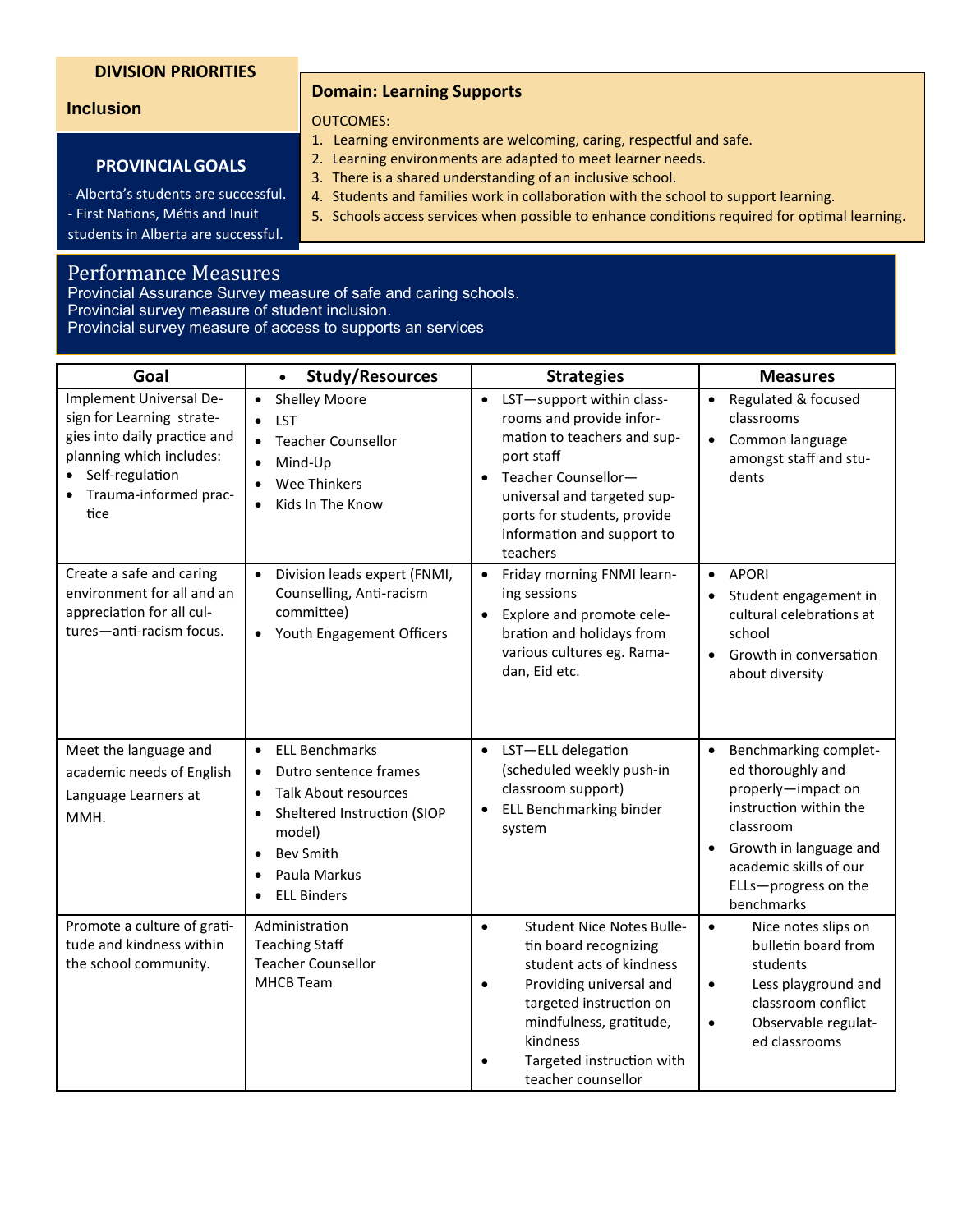#### **DIVISION PRIORITIES**

### **Achievement Innovation**

#### **PROVINCIALGOALS**

- Alberta has excellent teachers and school leaders

## Performance Measures

Provincial Assurance Survey measure of educational quality

| Goal                                                                                                                                                                                                                                                                                                                                                                                                                                     | <b>Study/Resources</b>                                                                                                                                                                                                                                                                    | <b>Strategies</b>                                                                                                                                                                                                                                                                                                                                                                                                              | <b>Measures</b>                                                                                                                                                                                                                                                |
|------------------------------------------------------------------------------------------------------------------------------------------------------------------------------------------------------------------------------------------------------------------------------------------------------------------------------------------------------------------------------------------------------------------------------------------|-------------------------------------------------------------------------------------------------------------------------------------------------------------------------------------------------------------------------------------------------------------------------------------------|--------------------------------------------------------------------------------------------------------------------------------------------------------------------------------------------------------------------------------------------------------------------------------------------------------------------------------------------------------------------------------------------------------------------------------|----------------------------------------------------------------------------------------------------------------------------------------------------------------------------------------------------------------------------------------------------------------|
| Staff engagement in inquiry<br>based professional learning<br>as part of growth planning.                                                                                                                                                                                                                                                                                                                                                | Inquiry templates<br>$\bullet$<br>Resources as requested by<br>individual teachers or<br>teaching teams                                                                                                                                                                                   | Time scheduled for collab-<br>$\bullet$<br>orative groups                                                                                                                                                                                                                                                                                                                                                                      | Staff engagement<br>$\bullet$<br>Observable change in in-<br>$\bullet$<br>structional practice                                                                                                                                                                 |
| Learn about and implement<br>thinking routines that deepen<br>student understanding and<br>value and extend the thinking<br>and creative process.                                                                                                                                                                                                                                                                                        | Ron Richhart-Cultures of<br>Thinking, Making Thinking<br>Visible, Project Zero<br><b>Creating Thinking Class-</b><br>$\bullet$<br>rooms-Garfield Gini-<br>Newman and Roland Case                                                                                                          | Model a thinking routine<br>at each staff meeting-<br>provide opportunities for<br>staff to share learnings,<br>practice in low-risk envi-<br>ronment<br>Attend Ron Ritchhart PL<br>$\bullet$<br>opportunities<br>Provide routine cards/<br>$\bullet$<br>rings for each teacher<br>Where can routines be<br>implemented in PBL pro-<br>jects?<br>Focusing on key areas<br>٠<br>first? Expectations, Envi-<br>ronment, Language | Teacher feedback-survey<br>$\bullet$<br>Classroom dialogue obser-<br>$\bullet$<br>vation<br><b>Generative Dialogue</b><br>$\bullet$<br>meetings                                                                                                                |
| Continue to focus on Project-<br>Based Learning with a partic-<br>ular emphasis on:<br>Effective student collabo-<br>ration<br>Feedback processes that<br>lend value to process and<br>lead to high quality prod-<br>ucts<br>Purposeful exploration of<br>how PBL pedagogy and<br>strategies can be incorpo-<br>rated into regular instruc-<br>tion in addition to the big<br>projects<br>Incorporating Cultures of<br>thinking into PBL | Thinking routines<br>$\bullet$<br><b>PBL Works</b><br>Stephanie Harvey<br>Kristin Zeimke<br>$\bullet$<br>Ron Richhart-Cultures of<br>$\bullet$<br>Thinking, Making Thinking<br>Visible, Project Zero<br><b>Creating Thinking Class-</b><br>rooms-Garfield Gini-<br>Newman and Roland Case | Harvey & Zeimke vide-<br>$\bullet$<br>os-explicit and effective<br>student collaboration<br>Embedded time to plan<br>for PBL units-use think-<br>ing routines and learning<br>about collaboration to<br>implement within plans<br>Provide release times for<br>$\bullet$<br>teachers to plan new pro-<br>jects                                                                                                                 | Reflection on feedback<br>$\bullet$<br>processes/quality of stu-<br>dent products<br>Reflection/feedback on<br>effective student collabo-<br>ration<br>Reflection/feedback from<br>$\bullet$<br>students on PBL learning,<br>engagement and collabo-<br>ration |
|                                                                                                                                                                                                                                                                                                                                                                                                                                          |                                                                                                                                                                                                                                                                                           |                                                                                                                                                                                                                                                                                                                                                                                                                                |                                                                                                                                                                                                                                                                |

### **Domain: Teaching and Leading**

OUTCOMES:

- Staff respond with skill and competence to the unique learning needs, interests, and cultural, social and economic circumstances of all.
- Staff improve their professional practice through collaborative engagement
- Professional learning programs prepare staff to meet the standards for professional practice
- Teachers and leaders use a range of data arising from their practice to inform continuous learning.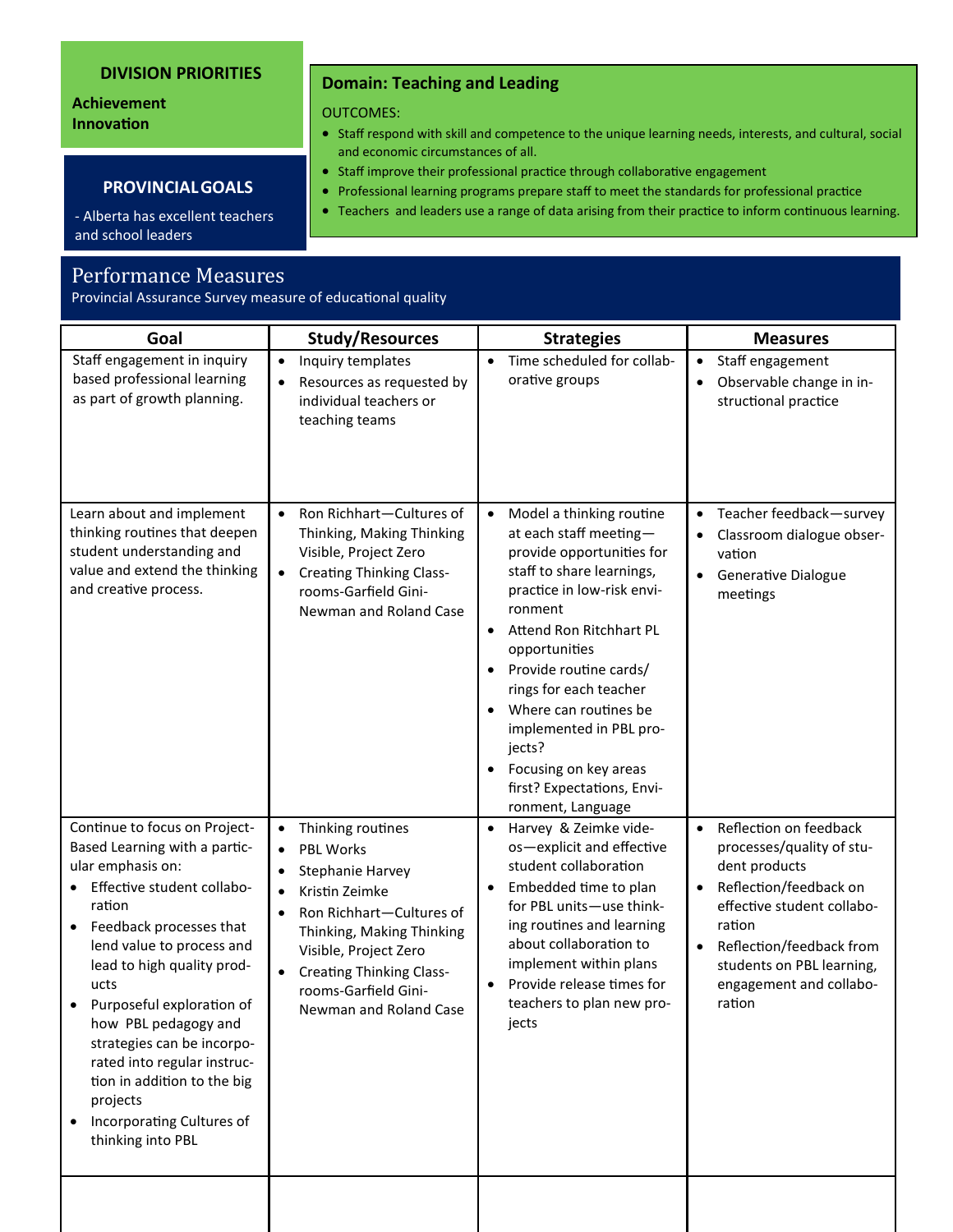### **School Goal or Inquiry**

In what ways can we cultivate and nurture staff to embody our values as a thinking community to positively impact student learning and growth?

### **Possible Resources:**

| <b>Strategies</b>                                                                                                                                                           | <b>Timeline</b>                                                                                                     | <b>Indicators of Success</b>                                                                                                                                    |  |
|-----------------------------------------------------------------------------------------------------------------------------------------------------------------------------|---------------------------------------------------------------------------------------------------------------------|-----------------------------------------------------------------------------------------------------------------------------------------------------------------|--|
| Build a shared understanding as a<br>school community of what we val-<br>ue - examine 8 cultures of think-<br>ing beginning with environment,<br>language and expectations. | Ongoing<br>Once a month Staff meetings<br>Informal team meetings                                                    | Creation of shared value state-<br>ments-staff input, community<br>input, student input,<br>Value statements that reflect a<br>positive vibrant vision for MMH. |  |
| Regular generative dialogue with<br>individuals staff members and                                                                                                           | Grade teams-twice a year for 90<br>mins                                                                             | Documentation by staff and admin<br>of evidence of change in practice,                                                                                          |  |
| grade team (focusing on environ-<br>ment, language and expectations)                                                                                                        | Individuals-twice a year one on<br>one meetings                                                                     | Positive staff enagagement in dia-<br>logue                                                                                                                     |  |
|                                                                                                                                                                             | Ongoing facilitation at staff<br>meetings once a month                                                              |                                                                                                                                                                 |  |
| School Community engagement to                                                                                                                                              | Survey                                                                                                              | Parents will have input building                                                                                                                                |  |
| building a shared understanding<br>of what we value                                                                                                                         | Opportunities to learn about the 8<br>Cultural Forces-focusing on envi-<br>ronment, language, and expecta-<br>tions | our shared values. Parents feel<br>hear and have contributed to our<br>value statements.                                                                        |  |